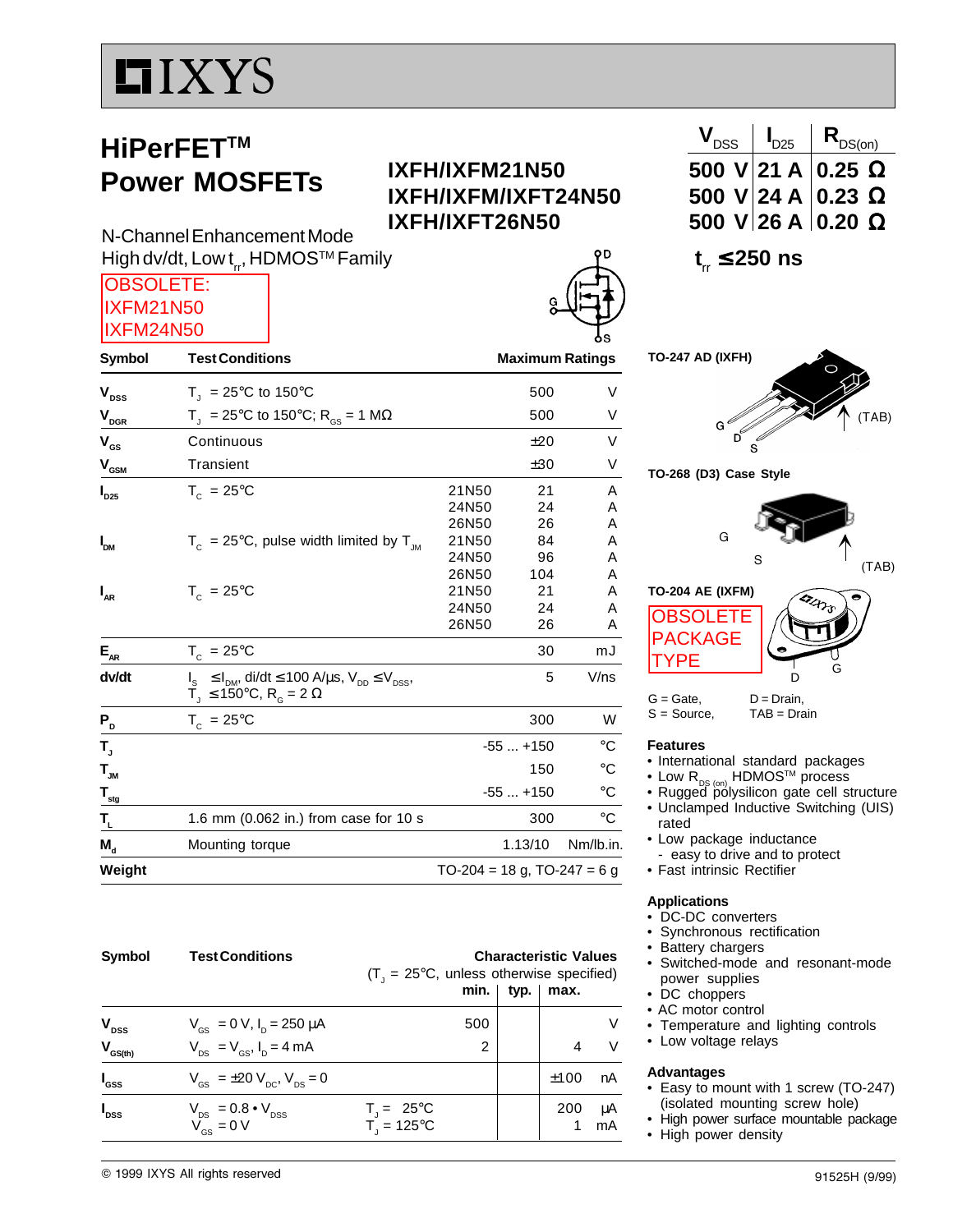

## **IXFH21N50 IXFH24N50 IXFH26N50 IXFM21N50 IXFM24N50 IXFM26N50**

MILLIMETERS<br>MIN MAX<br>4.90 5.10

 $2.90$ 

 $1.4$ 

 $0.65$ 

 $1.60$ 

14.00

12.70

16.05

13.60

 $\frac{19.10}{2.70}$ 

 $1.40$ 

 $1.15$ 

 $4.10$ 

 $0.2$ 

 $2.70$ 

 $0.02$ 

 $\frac{1.15}{1.90}$ 

 $0.40$ 

 $1.45$ 

13.80

 $\frac{12.40}{15.85}$ 

 $13.30$ 

 $\begin{array}{r} 6.45 \\ \hline 18.70 \\ 2.40 \\ \hline 1.20 \\ \hline \end{array}$ 

 $1.00$ 

 $\frac{0.25}{3.80}$ 

INCHES

 $\frac{.01}{.201}$ 

 $.010$ 

 $.057$ 

 $\frac{1007}{083}$  $.026$ 

 $\frac{0.0000000}{0.551}$ 

.63

 $\frac{.106}{.055}$ 

 $.045$ 

 $-161$ 

MIN  $\overline{M}$ 

.193

 $.106$ 

 $.001$ 

 $.045$ 

 $\frac{10}{075}$ 

 $.016$ 

 $\frac{.057}{.543}$ 

 $rac{0.488}{0.624}$ 

524

736

.094  $.047$ 

.039

 $\begin{array}{c|c} .010 & BSC \\ \hline .150 & .150 \end{array}$ 

 $\frac{.215}{.215}$ **BSC** 

SYM

 $\overline{A}$ 

 $AI$ 

 $A2$ 

 $rac{b}{b2}$ 

 $\overline{c}$ 

 $\overline{D}$ 

 $C<sub>2</sub>$ 

 $D<sub>1</sub>$ 

 $E1$ 

 $\overline{e}$ 

 $\overline{H}$ 

 $\Gamma$ 

 $L4$ 

# **IXFT24N50 IXFT26N50**

 **TO-247 AD (IXFH) Outline**

⊕

 $\circ$  $\overline{\mathbf{s}}$ 

| <b>Symbol</b>                                                                                                              | <b>Test Conditions</b><br>$(T_1 = 25^{\circ}C$ , unless otherwise specified)<br>Min.                                         |                                             |    | <b>Characteristic Values</b><br>Max.<br>Typ. |                      |                   |
|----------------------------------------------------------------------------------------------------------------------------|------------------------------------------------------------------------------------------------------------------------------|---------------------------------------------|----|----------------------------------------------|----------------------|-------------------|
| $R_{DS(on)}$                                                                                                               | $V_{\text{cs}} = 10 \text{ V}, I_{\text{p}} = 0.5 I_{\text{p25}}$<br>Pulse test, $t \le 300 \mu s$ , duty cycle d $\le 2 \%$ | 21N50<br>24N50<br>26N50                     |    |                                              | 0.25<br>0.23<br>0.20 | Ω<br>Ω<br>Ω       |
| $g_{\rm fs}$                                                                                                               | $V_{DS}$ = 10 V; $I_D$ = 0.5 $I_{D25}$ , pulse test                                                                          |                                             | 11 | 21                                           |                      | S                 |
|                                                                                                                            |                                                                                                                              |                                             |    |                                              |                      |                   |
| $\mathbf{C}_{\text{iss}}$                                                                                                  | $V_{\text{GS}} = 0 V, V_{\text{DS}} = 25 V, f = 1 MHz$                                                                       |                                             |    | 4200<br>450                                  |                      | pF<br>pF          |
| $\mathbf{C}_{_{\mathrm{oss}}}$<br>$\mathbf{C}_{\mathrm{rss}}$                                                              |                                                                                                                              |                                             |    | 135                                          |                      | pF                |
| $\mathbf{t}_{\text{\tiny{d(0n)}}}$                                                                                         |                                                                                                                              |                                             |    | 16                                           | 25                   | ns                |
| t,                                                                                                                         | $V_{\text{GS}}$ = 10 V, $V_{DS}$ = 0.5 $V_{DSS}$ , $I_{D}$ = 0.5 $I_{D25}$                                                   |                                             |    | 33                                           | 45                   | ns                |
| $\mathbf{t}_{\text{d(off)}}$                                                                                               | $R_G = 2 \Omega$ (External)                                                                                                  |                                             |    | 65                                           | 80                   | ns                |
| t,                                                                                                                         |                                                                                                                              |                                             |    | 30                                           | 40                   | ns                |
| $\mathbf{Q}_{\text{g(on)}}$                                                                                                |                                                                                                                              |                                             |    | 135                                          | 160                  | nС                |
| $\mathbf{Q}_{\mathrm{gs}}$                                                                                                 | $V_{\text{GS}}$ = 10 V, $V_{\text{DS}}$ = 0.5 $V_{\text{DSS}}$ , $I_{\text{D}}$ = 0.5 $I_{\text{D25}}$                       |                                             |    | 28                                           | 40                   | nС                |
| $\mathbf{Q}_{\text{gd}}$                                                                                                   |                                                                                                                              |                                             |    | 62                                           | 85                   | nС                |
| $\mathsf{R}_{\text{thJC}}$<br>$R_{\text{thCK}}$                                                                            | (TO-247 Case Style)                                                                                                          |                                             |    | 0.25                                         | 0.42                 | <b>K/W</b><br>K/W |
| <b>Source-Drain Diode</b><br>$(T_1 = 25^{\circ}C,$ unless otherwise specified)<br>Symbol<br><b>Test Conditions</b><br>Min. |                                                                                                                              |                                             |    | <b>Characteristic Values</b><br>Typ.         | ∣ Max.               |                   |
| $\mathsf{I}_\mathsf{s}$                                                                                                    | $V_{\rm{GS}} = 0 V$                                                                                                          | 21N50                                       |    |                                              | 21                   | Α                 |
|                                                                                                                            |                                                                                                                              | 24N50                                       |    |                                              | 24                   | Α                 |
|                                                                                                                            |                                                                                                                              | 26N50                                       |    |                                              | 26                   | Α                 |
| $I_{\rm SM}$                                                                                                               | Repetitive;                                                                                                                  | 21N50                                       |    |                                              | 84                   | A                 |
|                                                                                                                            | pulse width limited by $T_{\mu}$                                                                                             | 24N50                                       |    |                                              | 96                   | Α                 |
|                                                                                                                            |                                                                                                                              | 26N50                                       |    |                                              | 104                  | Α                 |
| $\mathbf{V}_{\mathrm{SD}}$                                                                                                 | $I_{F} = I_{S}$ , $V_{GS} = 0 V$ ,<br>Pulse test, $t \le 300$ $\mu$ s, duty cycle d $\le 2$ %                                |                                             |    |                                              | 1.5                  | V                 |
| $t_{rr}$                                                                                                                   |                                                                                                                              | $T_i = 25^{\circ}C$                         |    |                                              | 250                  | ns                |
|                                                                                                                            | $I_{\rm F} = I_{\rm S}$                                                                                                      | $T_1 = 125^{\circ}C$                        |    |                                              | 400                  | ns                |
| $\mathbf{Q}_{_{\mathsf{R}\mathsf{M}}}$                                                                                     | $-di/dt = 100$ A/ $\mu$ s,                                                                                                   | $T_i = 25^{\circ}C$<br>$T_1 = 125^{\circ}C$ |    | 1<br>$\overline{c}$                          |                      | μC<br>μC          |
| $I_{\rm RM}$                                                                                                               | $V_{R} = 100 V$                                                                                                              | $T_i = 25^{\circ}C$                         |    | 10                                           |                      | Α                 |
|                                                                                                                            |                                                                                                                              | $T_{1} = 125^{\circ}C$                      |    | 15                                           |                      | Α                 |

Note 1: Add "S" suffix for TO-247 SMD package option (ex: IXFH24N50S)





Terminals: 1 2 3 1 - Gate 2 - Drain 3 - Source Tab - Drain  $A1 -$ ╬  $b1 -$ Ε  $b2$  $b -$ Dim. Millimeter Inches<br>Min. Max. Min. Max Min. A | 4.7 5.3 | 185 .209 A<sub>1</sub> 2.2 2.54 087 .102  $A_2$  | 2.2 2.6 | 059 .098 b 1.0 1.4 .040 .055 b<sub>1</sub> | 1.65 2.13 | 065 .084  $b<sub>2</sub>$  2.87 3.12 .113 .123 C 20.80 21.46 .016 .031<br>D 20.80 21.46 .819 .845<br>E 15.75 16.26 .610 .640 C | .4 .8 .016 .031 15.75 e 5.20 5.72 0.205 0.225 L 19.81 20.32 780 .800<br>L1 4.50 177 L1 | 4.50 | 177 ∅P 3.55 3.65 .140 .144 Q 5.89 6.40 0.232 0.252 R 4.32 5.49 .170 .216<br>S 6.15 BSC 242 BSC S | 6.15 BSC | 242 BSC **TO-204 AE (IXFM) Outline**  $_{A1}$   $\overline{J}$ 4N Pins: 1 - Gate, 2 - Source, Case - Drain Dim. Millimeter Inches<br>Min. Max. Min. Max. A 6.4 11.4 .250 .450<br>A1 1.53 3.42 .060 .135 A1 1.53 3.42 .060 .135 1.45 ∅D 22.22 .875 e 10.67 11.17 .420 .440 e1 5.21 5.71 .205 .225 L  $11.18$   $12.19$   $440$   $480$ *Q*p
3.84 4.19
.151 .165
*Qp*1
3.84 4.19
.151 .165 ∅p 3.84 4.19 .151 .165 q 30.15 BSC 1.187 BSC<br>R 1258 13.33 495 52<br>R1 3.33 4.77 .131 .18 12.58 13.33 .495 .525 R1 3.33 4.77 .131 .188 s 16.64 17.14 .655 .675 **Min. Recommended Footprint**<br>  $\leftarrow$  0.653 [16.59]



IXYS MOSFETS and IGBTs are covered by one or more of the following U.S. patents: 4,835,592 4,881,106 5,017,508 5,049,961 5,187,117 5,486,715 4,850,072 4,931,844 5,034,796 5,063,307 5,237,481 5,381,025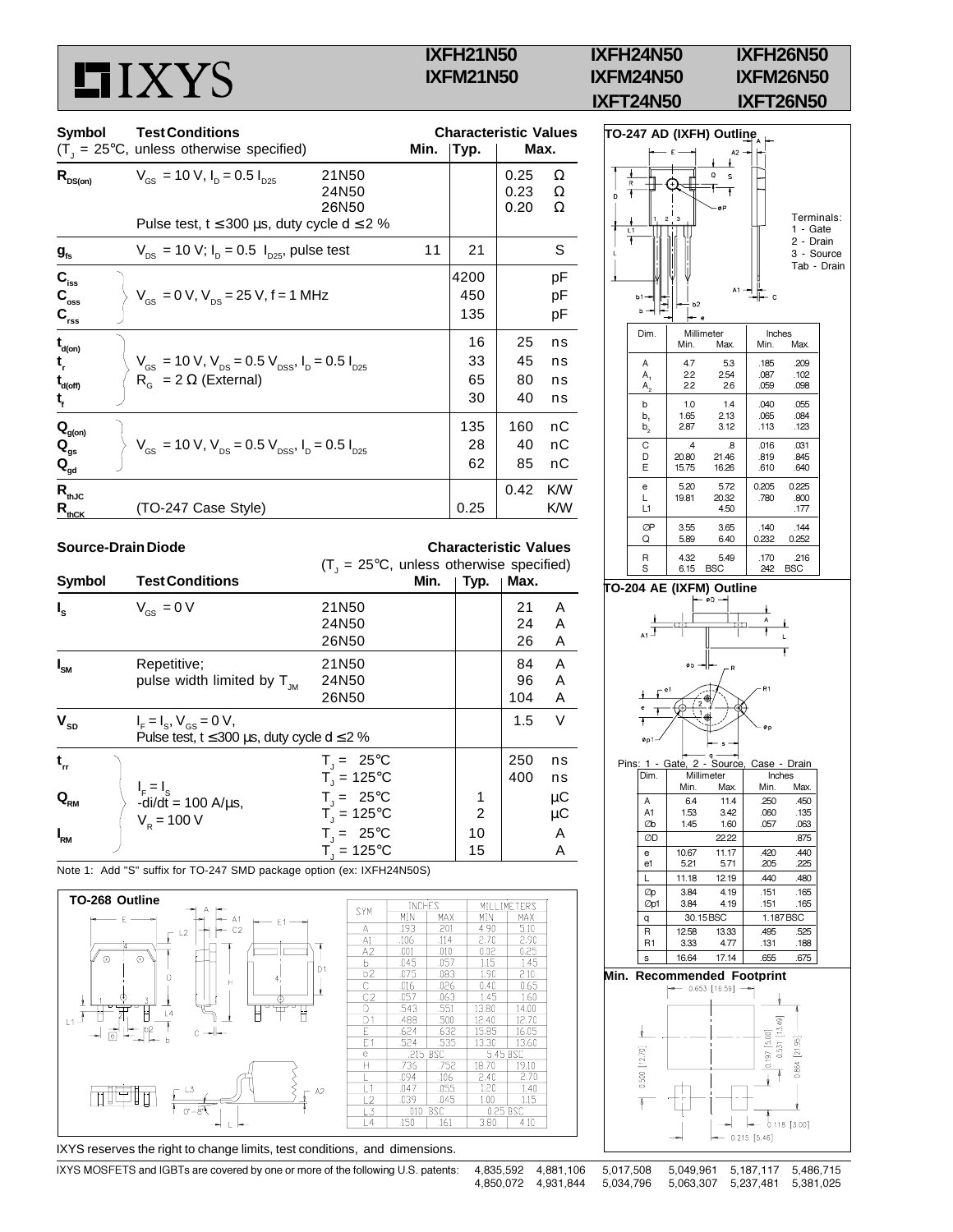### Fig. 1 Output Characteristics **Fig. 2 Input Admittance**

**LIXYS** 











Fig. 3  $R_{DS(on)}$  vs. Drain Current Fig. 4 Temperature Dependence of Drain to Source Resistance